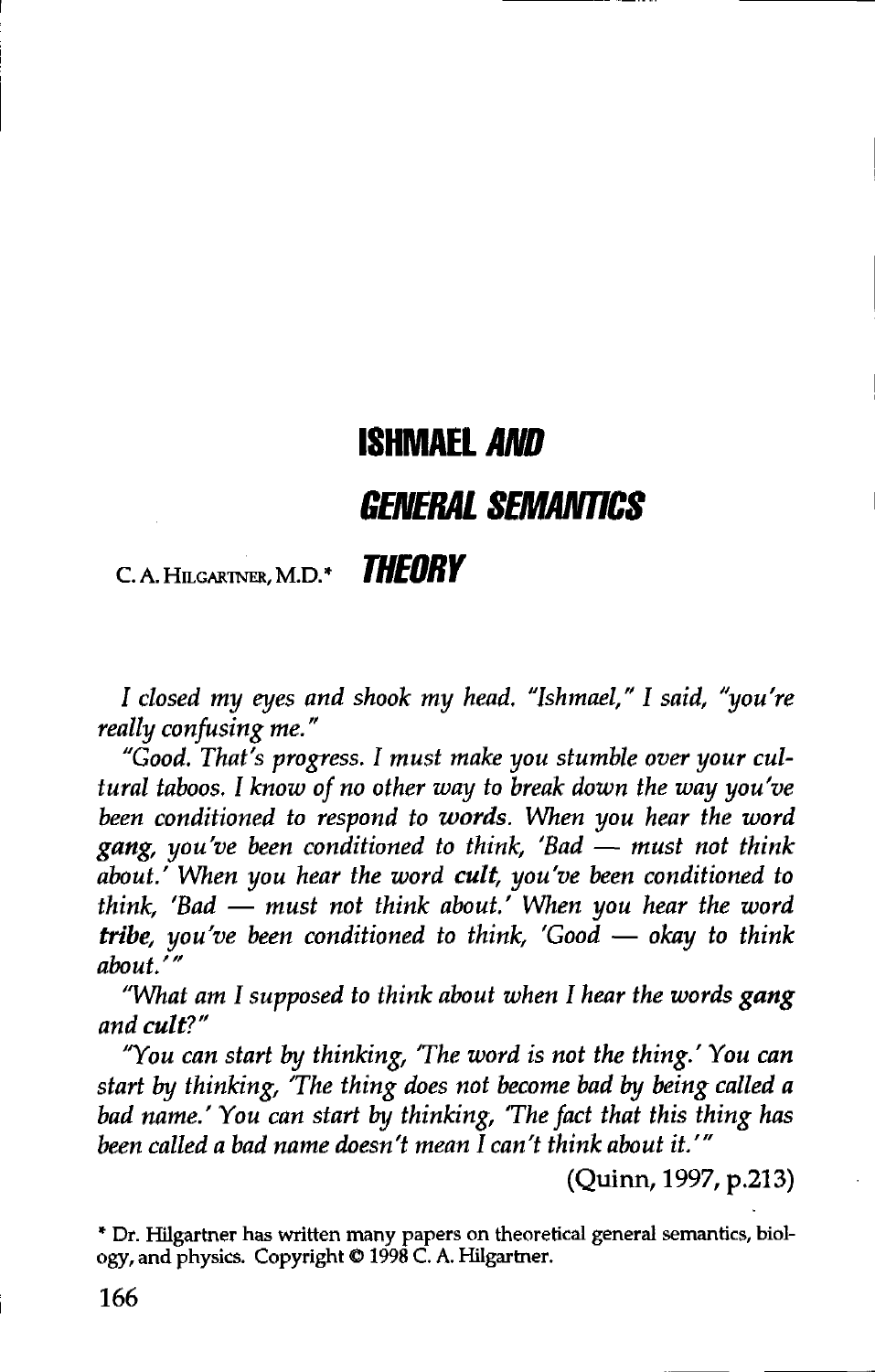#### ISHMAEL AND GENERAL SEMANTICS THEORY

NEVER BEFORE have I recommended a book in the way that I<br>recommend Quinn's novel, Ishmael. recommend Quinn's novel, Ishmel.

To anyone who earnestly desires that today's children may have the possibility and opportunity to grow to maturity, and eventually to see their own grandchildren grow to maturity, I say: Within seven days of learning of the existence of this book, READ IT.

What on earth could elicit so passionate, so "un-cool" a recommendation as that?

By way of answer, first, let me summarize the story. Then I'll re-examine Ishmael from a general semantics point of view, taking into account recent developments in general semantics theory which pertain to human survival.

Quinn's novel presents a first-person narrative  $-$  in my opinion, a spoken narrative. We never learn the name of the narrator, and we learn nothing whatsoever about his audience. When the narrative opens, the narrator has just read an ad in the CLASSIFIED section of the newspaper. The ad says, "TEACHER seeks pupil. Must have an earnest desire to save the world. Apply in person." (p.4)

The narrator proceeds to have a temper-tantrum:

... I choked and cursed and spat and threw the paper to the floor. Since even that didn't seem to be quite enough, I snatched it up, marched into the kitchen, and shoved it into the trash.  $(p.\overline{3})$ 

Probably in response to a question, the narrator explains this outrageous behavior by saying that, a couple of decades ago, he had spent several years looking for,

... someone out there with an unknown wisdom who could dispel my disillusionment and bewilderment: a teacher.  $(p.5)$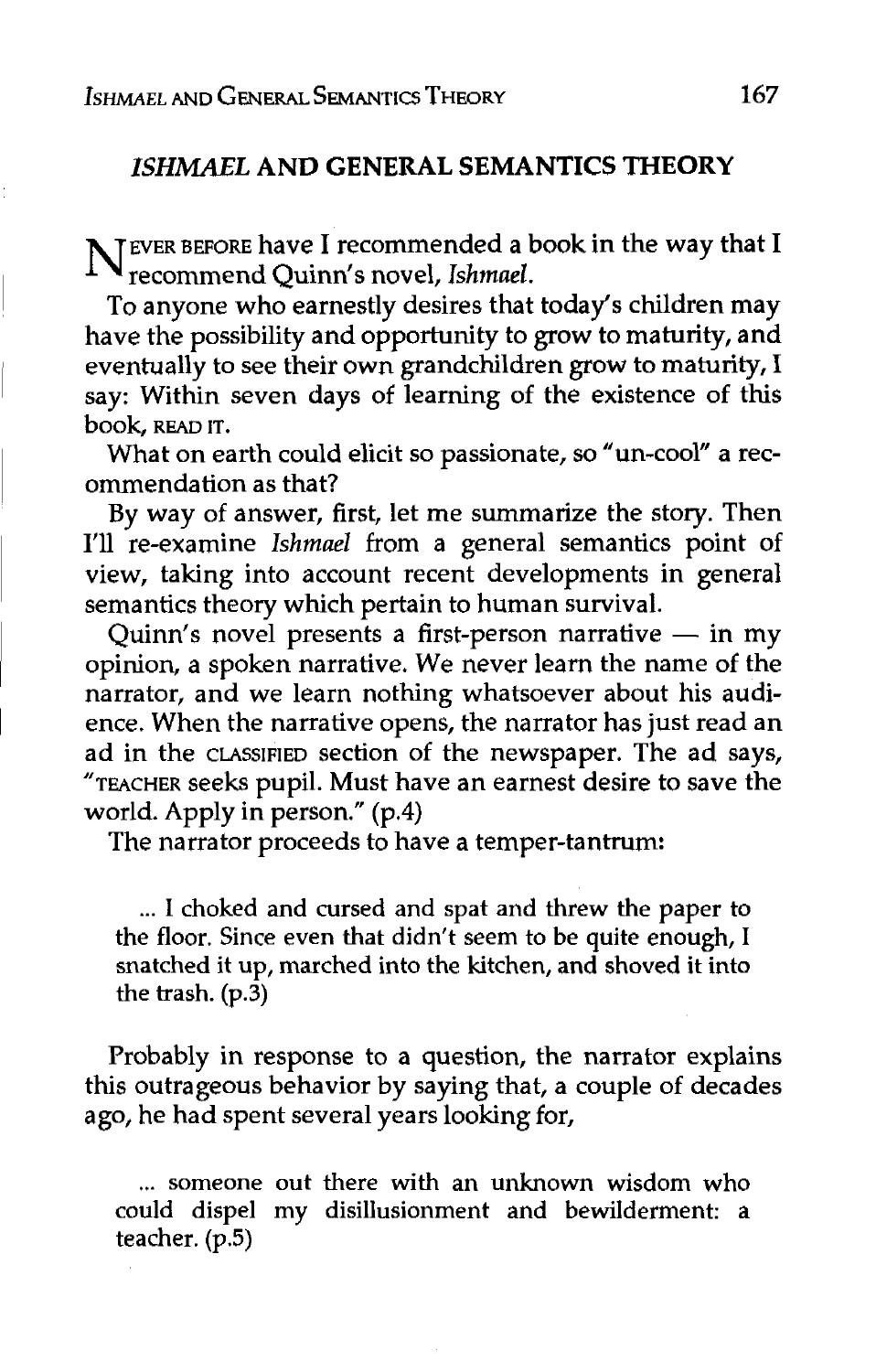He never found one, and eventually, concluding that no such critter exists, gave up and went on about his life as best he could:

... but something died inside of me - something that I'd always sort of liked and admired. (p.6)

And now this CHARLATAN advertises in the *newspaper* - and of course,

... by noon two hundred mooncalfs, softheads, boobies, ninnyhammers, noodleheads, gawkies, and assorted oafs and thickwits would doubtless be lined up at the address given ...  $(p.4)$ 

Somehow the narrator overcomes his resistances and goes to the address given. He sees no sign of any other respondent to the ad; and he finds and accepts a teacher. The teacher calls himself Ishmael, and the text even gives an account of how he comes to use that name. Almost the entire remainder of the text consists of the dialogue between these two characters, with an occasional "I said," "He said," etc.

Ishmael says that his teaching concerns the topic of captivity. He shows the relevance of this usage of the term captivity to the topic of saving the world succinctly:

Ishmael thought for a moment. "Among the people of your culture, which want to destroy the world?"

"Which want to destroy it? As far as I know, no one specifically wants to destroy the world."

"And yet you do destroy it, each of you. Each of you contributes daily to the destruction of the world."

"Yes, that's so."

"Why don't you stop?"

I shrugged. "Frankly, we don't know how."

168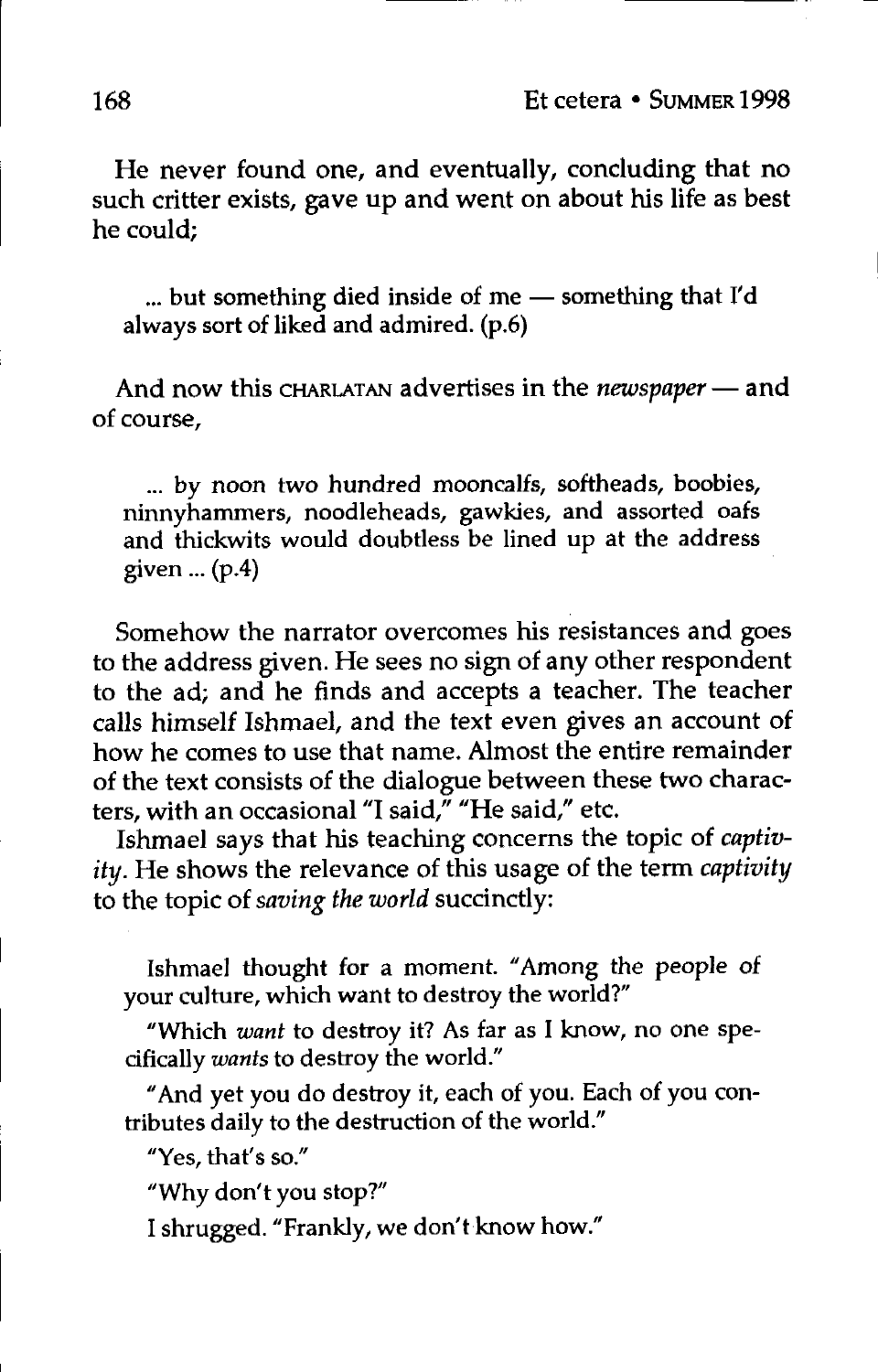"You're captives of a civilizational system that more or less compels you to go on destroying the world in order to live ."

"Yes, that's the way it seems."

"So. You are captives - and you have made a captive of the world itself. That's what's at stake, isn't it?  $-$  your captivity and the captivity of the world."  $(p.25)$ 

In pursuit of the topic of captivity, Ishmael defines three terms: (a) By story (myth), he means a scenario which interrelates humanity, the world, and the gods so as to account for "how things came to be this way." (b) by *to enact* (a story), he means living so as to make the story a reality (striving to make it come true). (c) By *culture*, he means a people enacting a story. (p.41) Ishmael argues that a people enacting a story can, and sometimes do, keep themselves unaware of the story they enact.

Let me express that unawareness in Gestalt terms: When we humans sense, feel, and/or move, this occurs as if by the forming of a Gestalt - a structure made up of a figure of focal interest against a (back)ground more or less empty of interest. Thus when we examine the story we enact in such a way that we complete our Gestalt; that means we comes to "see" our own story as figure against a background of other stories which we take seriously (regard as both possible to enact and legitimate to enact). But we can also arrange to conceal or ignore the story we enact. To manage this, we must somehow block the process of figure/ground formation. Thereafter, we cannot "see" the story we enact --- cannot apprehend it as even existing at all. And once having accomplished that, we have made ourselves into captives of our story.

Apropos of our culture, the currently dominant world culture, Ishmael asserts, "[It has] a single, perfectly unified story. You just have to think mythologically. ... I'm talking about your culture's mythology, of course. I thought that was obvious." (p.45) The narrator readily agrees that other cultures may enact myths, but he has particular difficulty finding this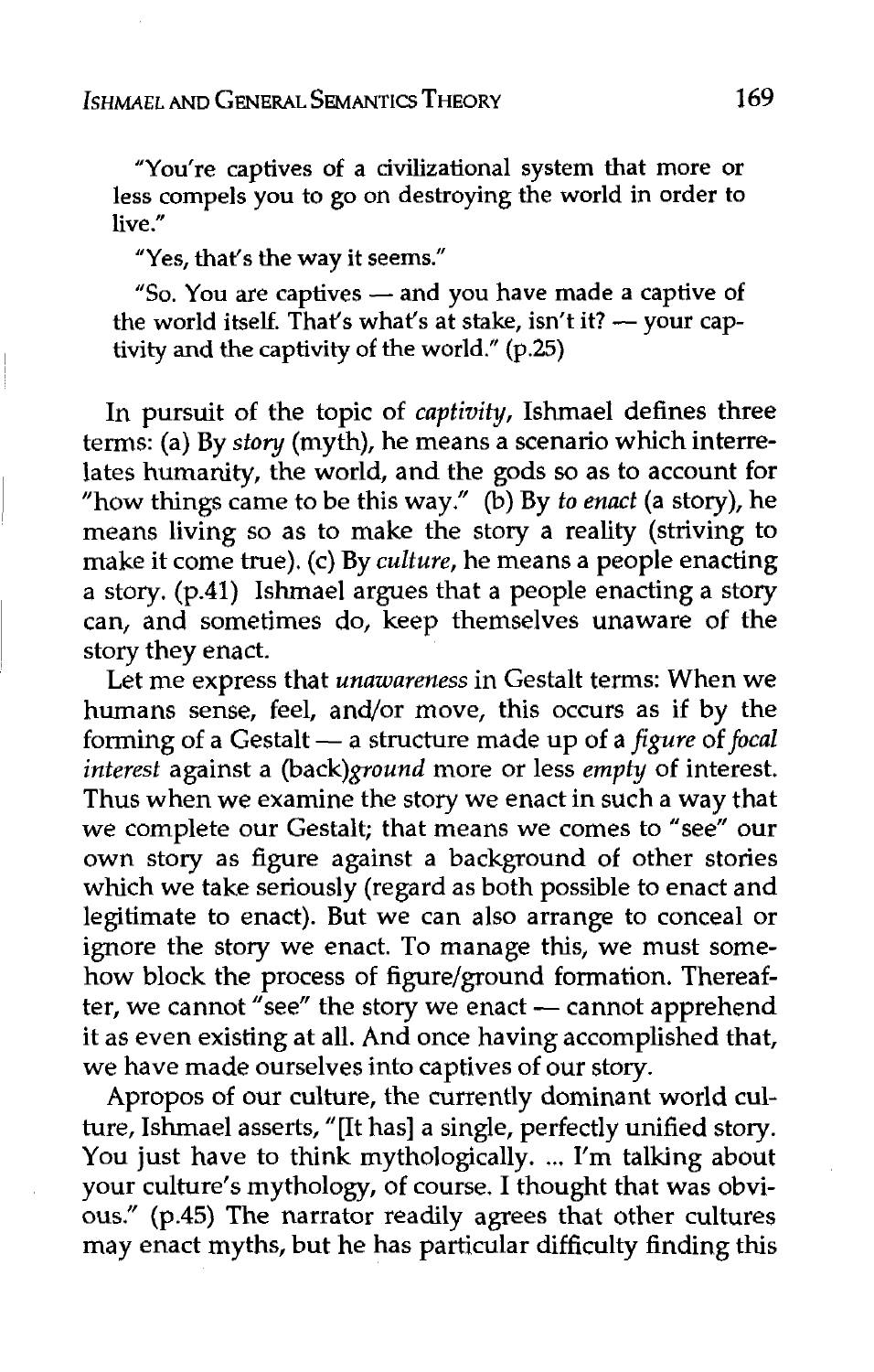discussion relevant to his own culture, since he believes that he lives in a society entirely myth-free. (Even Joseph Campbell believed that we have no myth  $-$  and lamented its lack.)

Having provided that much by way of background, Ishmael and his pupil undertake to disclose, to unconceal, the usully unnoticed, unacknowledged myth which underlies the currently dominant world culture, throughout both East and West.

In the course of their exploring, Ishmael and his pupil do disclose the myth they sought. They express it in terms of a combination of well-established insights from biology, ecology, ethology, anthropology, archaeology, etc., and of mythological imagery. They put these pieces together into a story which does in fact interrelate humanity, the world, and the gods and does account for "how things came to be this way." Few, I believe, would doubt the originality of their accomplishment (Quinn's accomplishment) - nor its accuracy. In Quinn's hands, Ishmael and his pupil reveal to readers the story which we living humans, members of the currently dominant world culture (East and West), do appear to enact  $-$  and do appear to live as captives of. The myth they frame explains what we observe.

Furthermore, they show that those who enact that story (and, unfortunately, that includes both you and me) thereby put themselves at war with life on planet Earth. This point comes through clearly and convincingly. Ishmael and his pupil make it plain that what we do to our environment, that progressively makes the planet less and less habitable, does not happen by accident or mistake. Instead, it occurs as the direct result of living the way we live. By enacting the story we enact, we commit our full forces, as individuals and as a culture or a collection of cultures, to the pursuit of species suicide and extinction. Whether we say we do so, or not.

Still further, Ishmael and his pupil examine a contrasting myth  $-$  a well-tested story, so structured that those who enact it ally themselves with life on the planet, and make themselves-nd-the-biosphere richer, more diverse, more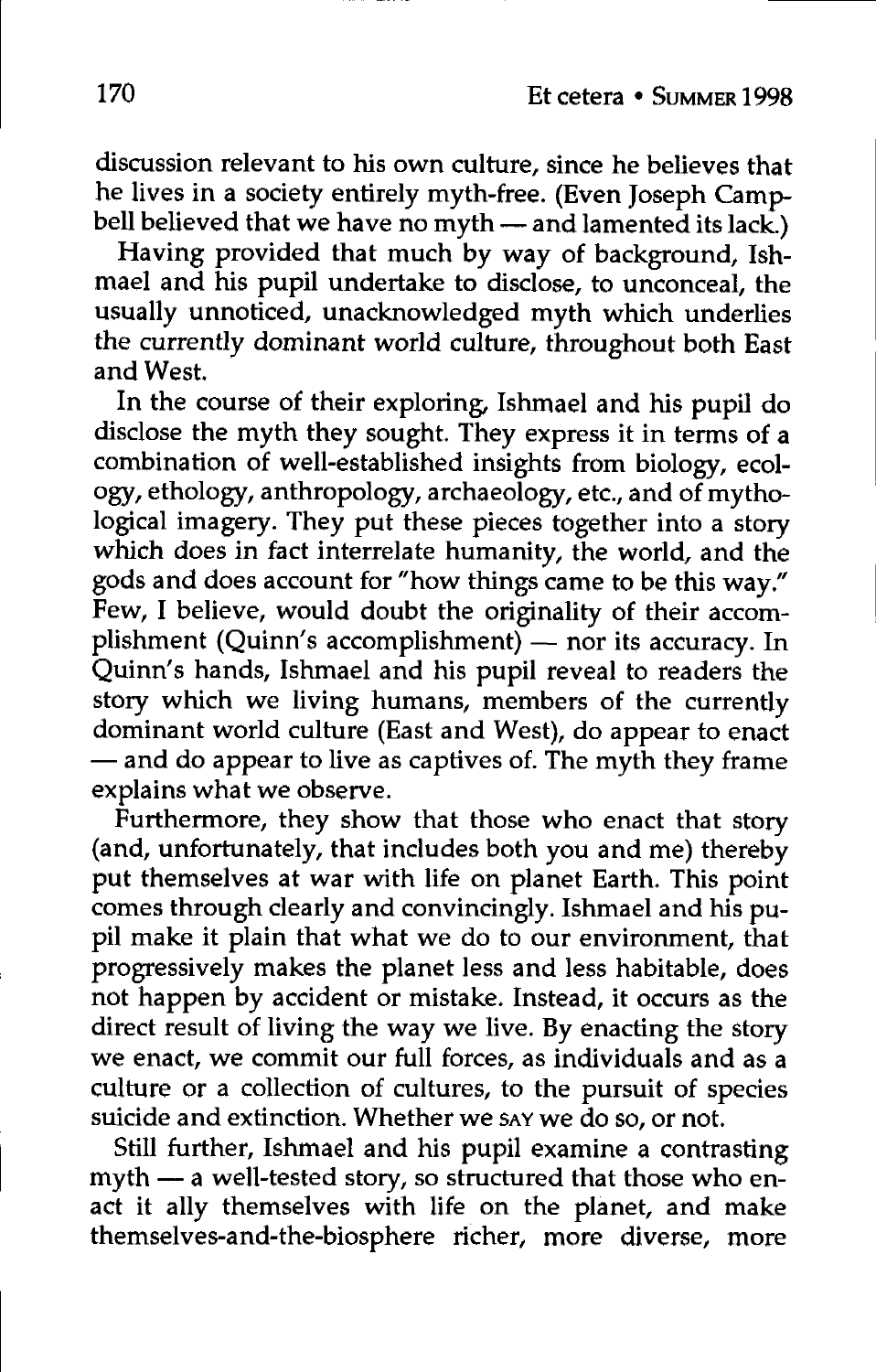inter-related, ecologically more stable. Ishmael argues that this myth had its origins back at least three million years ago, among the first humans on planet Earth. Over that entire span, it has evolved with the various human populations, and has survived the pragmatic test of providing a basis for sustainable, viable ways of living on this planet, for the tens or hundreds of thousands of human groups which have arisen here. Today the people who enact this alternative myth make up only a tiny fraction of the current human population. They belong to the few thousands of small, more or less independent cultural groups still extant outside the currently dominant world culture. But their myth still works. Ours does not. In only the roughly 10,000 years since the first beginnings of our own culture, we have brought ourselves to the edge of species suicide and extinction, and the whole biosphere to the edge of catastrophic collapse.

By disclosing these two contrasting stories, our narrator and his teacher make it possible for us readers to complete our own cultural Gestalt, and so to perceive the myth underlying our currently dominant world culture and some of the consequences of enacting it. In the process, Ishmael and his pupil demonstrate beyond reasonable doubt that our relentless drive towards species suicide and extinction does not have its basis in anything generically human; but rather, it follows only from our myth  $-$  it does not occur at all in cultures which enact that other myth.

Ishmael's manner of teaching, in one sense, makes the whole narrative possible, and believable. On first glance, readers might regard it as Socratic dialogue. But the tone differs from that of Socrates. The wily old Greek rarely if ever set out to prove anything so crude as, "You don't know as much as Socrates does." Instead, he addresses the proposition, "You don't know as much as you THOUGHT you did." For his adversaries, a dialogue with Socrates must have felt like put-down after put-down  $-$  and I contend, it feels something like that even to modern-day readers. In contrast, Ishmael does not treat his pupil as an adversary; and he has a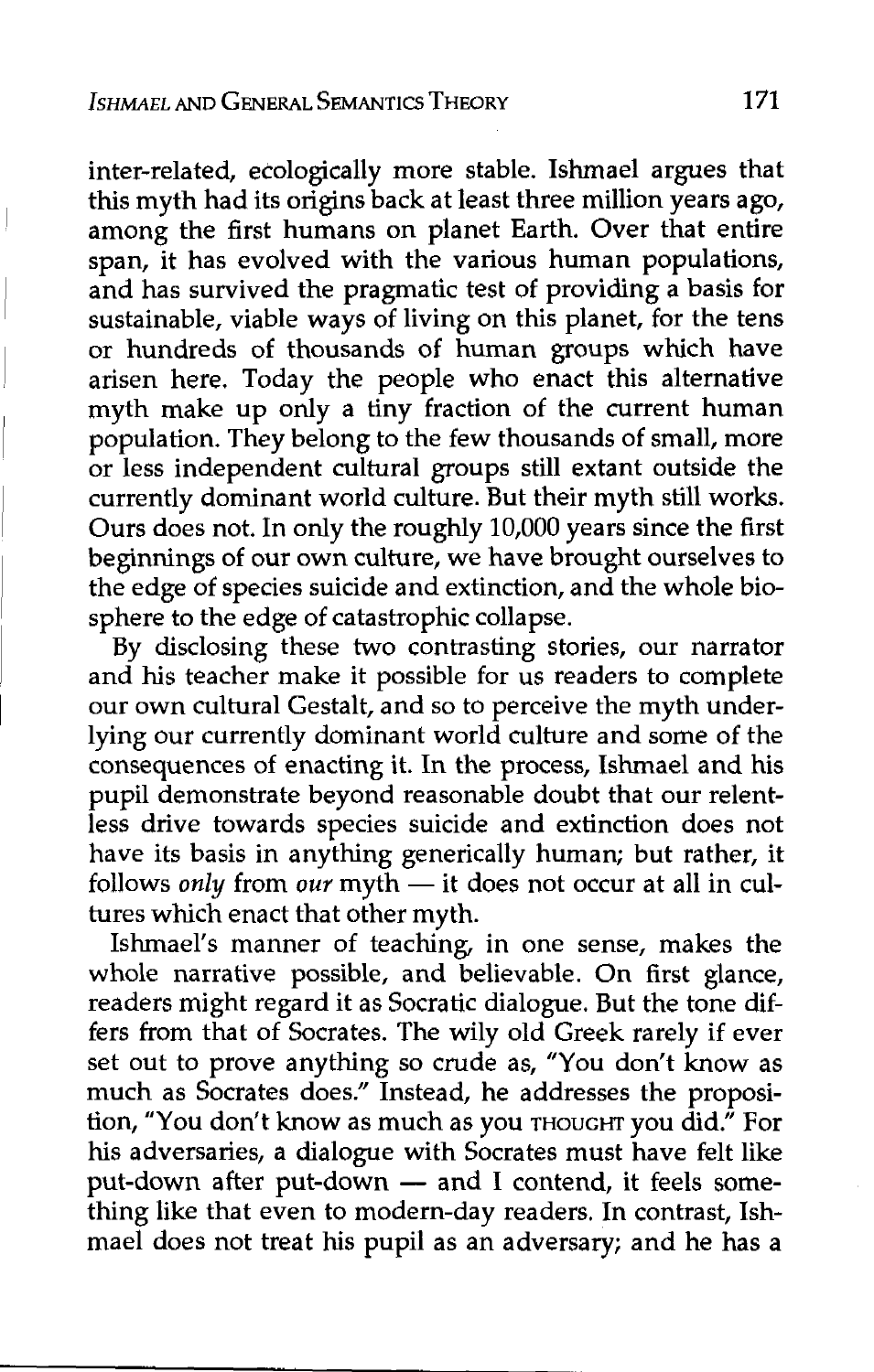very different message: "You know this material - Mother Culture has been whispering it into your ear during practically every waking moment of your life. You know it  $\frac{1}{\cdot}$  pig!" Again and again, the pupil denies knowing it, then digs, and comes up with the treasure. The experience of reading Ish $mael$  (and re-reading and studying it) seems deeply affirming. It also disturbs me profoundly  $-$  and increases its impact by coming through as so "Right on!"

The climax of Quinn's novel comes when Ishmael's pupil enunciates a new vision of the destiny of man. I have no intention of spoiling your fun by telling you just what he said; but I can legitimately show a bit of the reaction of the two characters to this vision. The pupil says,

"This is what we need. Not just stopping things. Not just less of things. People need something positive to work for. They need a vision of something that ... I don't know. Something that ..."

"I think what you're groping for is that people need more than to be scolded, more than to be made to feel stupid and guilty. They need more than a vision of doom. They need a vision of the world and of themselves that inspires them."

"Yes. Definitely. Stopping pollution is not inspiring. Sorting your trash is not inspiring. But this ... thinking of ourselves in a new way, thinking of the world in a new way ... This ..."

I let it go. What the hell, he knew what I was trying to say.  $(pp.243-4)$ 

In order to complete my task with this text, I must deal with the overall logical structure of Ishmael's (Quinn's) argument. Ishmael repeatedly attributes to us as members of the currently dominant world culture the unquestioning attitude currently dominnt world culture the unquestioning ttitude that we already possess "The One Right Way To Live." This conviction has supported the central actions of the members of our culture over the course of some 10,000 years. These actions have included (a) practicing a style of agriculture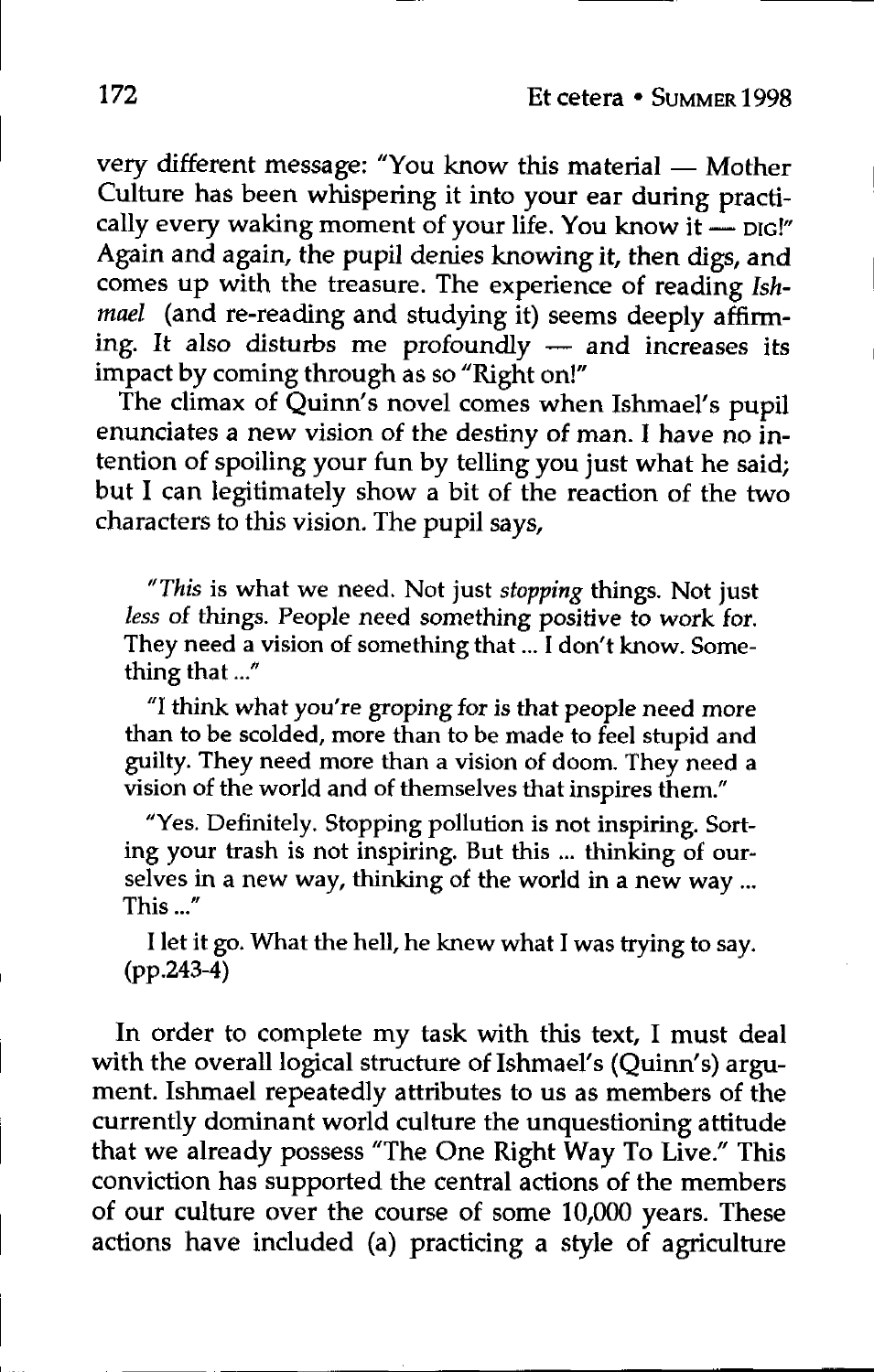which treats the entire biosphere as a numan possession, containing two and only two classes of creatures: those USEFUL to humans (as food, or otherwise), which we cultivate; and UNNECESSARY organisms, which we exterminate; (b) annihilating or absorbing any and all human neighbors not of our culture; (c) waging war on neighboring tribes within our overall culture, a process which ends up institutionalizing conquest and domination.

For us to perpetrate such acts, we must blindly believe that we possess "The One Right Way To Live"; and that belief then requires us to impose our way or living on others. But, logically speaking, what does this "One Right Way" phrase mean? To answer that question, I summarize some recent developments in epistemology and general semantics.

In his Science and Sanity, Korzybski (1933) discloses a fundamental theoretical error encoded in human knowledge (within the currently dominant world culture) up to that date. He traces this error to the logical construct of identity (or the binary relation of identical with). In effect, Korzybski makes a quick tour of the universe, seeking to answer questions such as, "In a dynamically-changing cosmos which has human observers in it, when and where may we LEGITIMATELY use the logical construct of *identity*? When and where does the notion of entire and absolute agreement or negation of difference prove valid? Under what circumstances does it apply?" His considered opinion: Never, and nowhere. Under no circumstances does *identity*, taken in that sense, survive scrutiny.

Let's consider that conclusion in one application. In a cosmos assumed to undergo dynamic change and to have aynamically-changing numan observers in it, the notion of identity implies that someone compares at least two 'entities' in some way; and it requires, or assumes, that the results of this comparing will indicate that the 'entities' compared show entire and absolute agreement or negation of difference. This immediately leads to several related difficulties: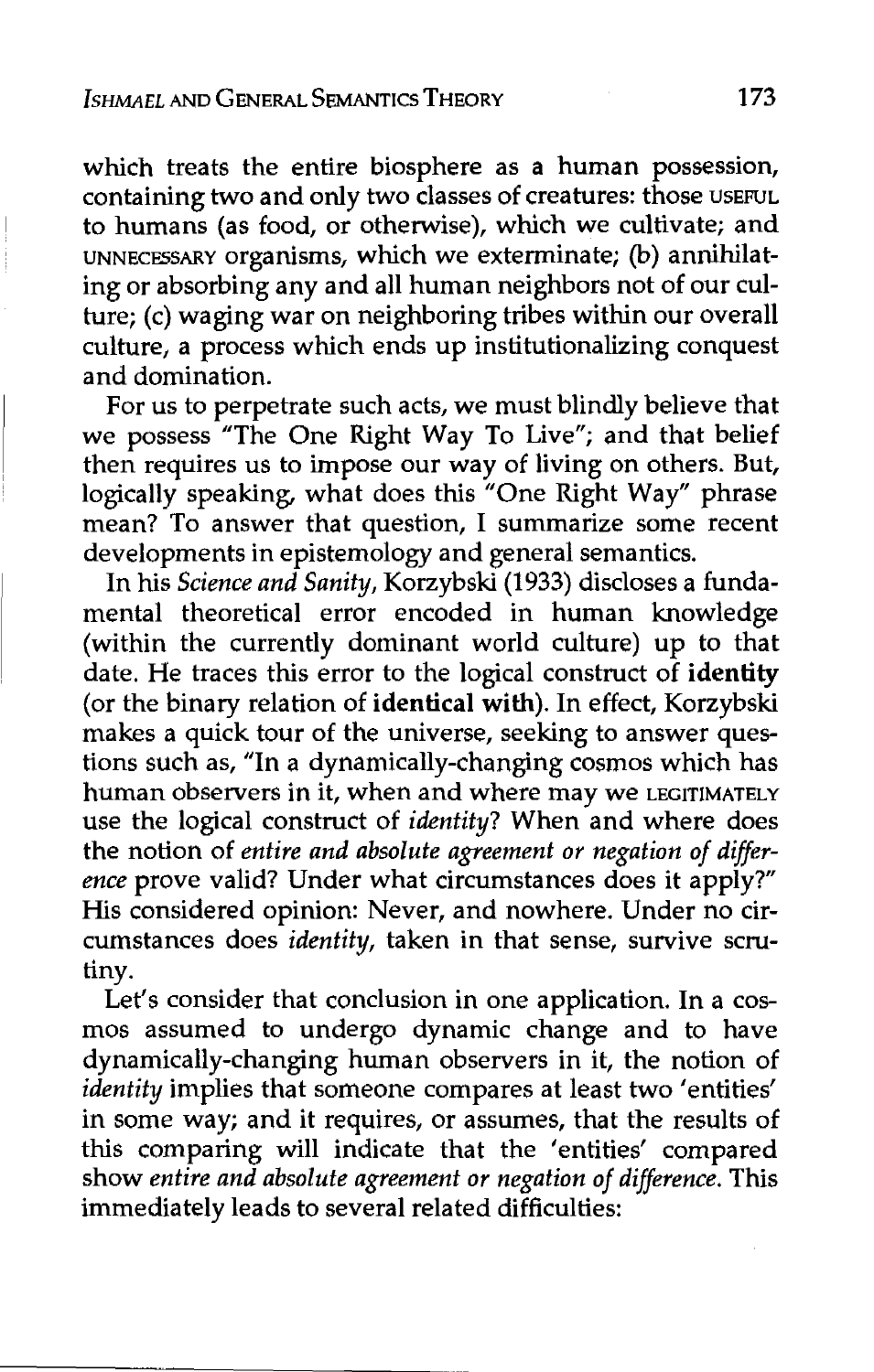(a) The notion of *comparing* (two 'entities') implies making measurements of some kind.

 $(i)$  Difficulties concerning who makes the judgment of "absolute agreement or negation of difference": For humans to make a measurement TAKES A WHILE, and leaves them fundamentally altered. By hypothesis, the process requires them to use their sensori-motor apparatus, brains, etc. Consequently, this process implicates the imagery of "taking in new material," or "need and satisfaction": Before the "while" in question, our humans intended to make a measurement, and have not yet done it and "taken in" the result; after the "while," they intended to make a measurement, and HAVE done it and have "taken in" the resuit. Hence at the end of the "while," they now<br>"include" or "consist of" new material — the results of the measurement. How can an altered observer back up the judgment that nothing has altered?

(ii) Difficulties concerning "the 'entities' we com $pare''$ : In a cosmos assumed to undergo dynamic ,<br>change, we human observers may not assume that, over the "while" required to make the measurement, the 'entity' we set out to measure remains unchanged. For example, consider mass: In principle, even a lump of platinum, or of borosilicate glass, has a vapor pressure. Depending on the scale, and the purpose, of the measurements, we may IGNORE these specified and unspecified changes; but we must not DENY that they occur.

(b) in a dynamically-changing cosmos with human observers in it, the processes by which we *measure* can at best deliver some kind of approximation, within statistical limits of error. No process of measuring  $-$  e.g., even in what many people regard as the "trivial" case, in which we do a given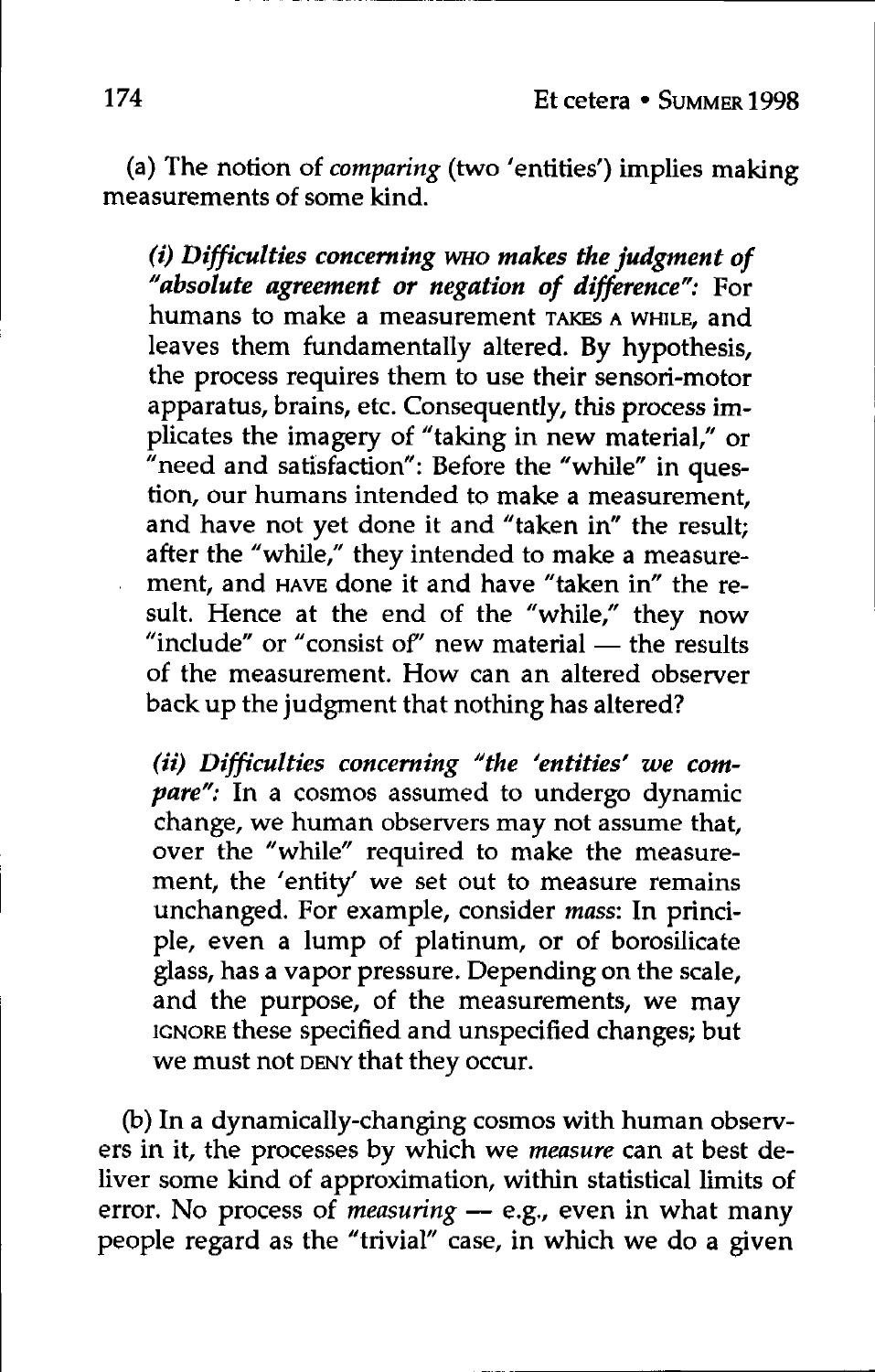# ISHMAEL AND GENERAL SEMANTICS THEORY Ishmael and

determination over and over again on one 'entity'  $-$  can deliver results in principle capable of showing entire and absolute agreement or negation of difference. And if no process of measur $ing$  a single 'entity' can show it as unchanged and unchanging ("identical with itself"), then in principle no process of comparing two 'entities' can show them as displaying "absolute sameness in all respects or negation of difference."

These remarks do not exhaust the list of difficulties which follow from the construct of logical identity.

Having declared the construct of *identity* intrinsically incapable of surviving scrutiny (at least, in a cosmos regarded as dynamic and as having human observers in it), Korzybski then makes an outrageous suggestion: Since it never holds, he says, let's not RELY on this construct. Korzybski proposes that we reject identity - disallow it as a valid "relation."

As students of general semantics already know, Korzybski begins the job of eliminating the pervasive error which he discloses. He generates what he calls a **non-aristotelian sys**tem, and eventually, he proposes premises for it: three undefined terms (structure, order, and relations); and three non-aristotelian postulates (Non-identity, Non-allness, and Self-reflexiveness). (Korzybski, 1941) To put his postulates into ordinary English, Korzybski utilizes the 'map'-'territory' analogy, which expresses a distinction similar to the distinction between Name and Thing Named.

I rework that analogy by positing a designated observer who observes one-particular-organism-as-a-whole-dealingwith-its-environment-at-a-date, and records what she/he observes. This designated observer explains what he/she observes by assuming that any living organism generates 'maps' (perhaps non-verbal) of that 'territory' composed of "what goes on in and around itself"  $-$  and then guides itself by these 'maps,' in the process putting the 'maps' to test. (Hilgartner, Harrington & Bartter, 1991)

Now, when I take the role of Designated Observer, I find that any biological situation, like a good story, has a beginning, a middle, and an end or outcome. Provided our organ-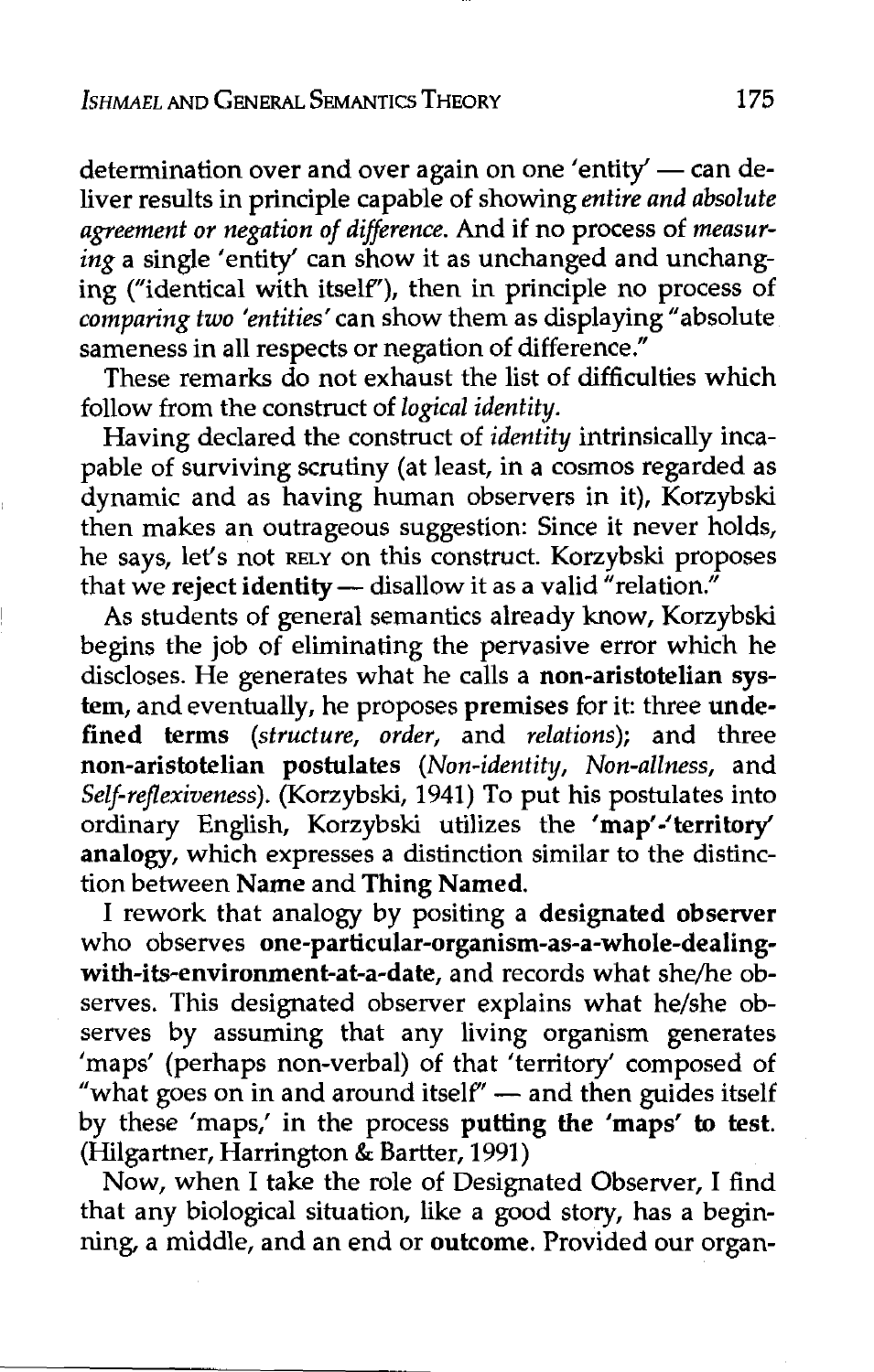ism lives through the situation, it has opportunities to judge the 'maps' it started out with against the outcome — and opportunities to reject and discard any 'maps' which lead to outcomes more or less "unfvorble" from the point of view of the organism (or in logical terms, which appear disconfirmed by the outcome).

To state this point in logical language, I say that any organism, from bacterium to human, survives in the midst of its in-principle-unknown environment by acting like a selfcorrecting system  $-$  by acting in accord with the patterns described in (at least one version of) the logic of science.

These comments give me what I need to spell out the logical structure of the fundamental theoretical error encoded in (our subset of) human knowledge, as disclosed by Korzybski. Consider for a moment what would follow if I could generate a 'map' which represented the 'territory' perfectly accurately, entirely completely, and entirely objectively  $-$  a 'map' which stood in a perfect one-to-one relation with the 'territory'; or in short, a 'map' identical with the 'territory.'

Now, if I could generate a 'map' identical with the 'territory,' I would find myself possessed of absolute certainty (concerning a static universe devoid of human observers). In fact, I wouldn't have to conduct experiments; I wouldn't even have to LOOK at the 'territory'  $\overline{-1}$  would just KNOW (as they say in Spanish) "for certain-sure!"

I hold that kind of identity as impossible to achieve. I feel so confident of this judgment that I choose, accept, and espouse the non-aristotelian premises of Korzybski (which posit a  $dynamically-changing cosmos with human observers in it) as$  $m<sub>V</sub>$  most fundamental presuppositions. In effect, I posit that any 'map' I may make remains intrinsically inaccurate, incomplete, and self-referential; and I insist on saying so at the level of my premises. However, any human - or any culture - can PRETEND to "absolute certainty," by the not-so-simple expedient of refusing to throw out the guesses which, upon testing, appear disconfirmed.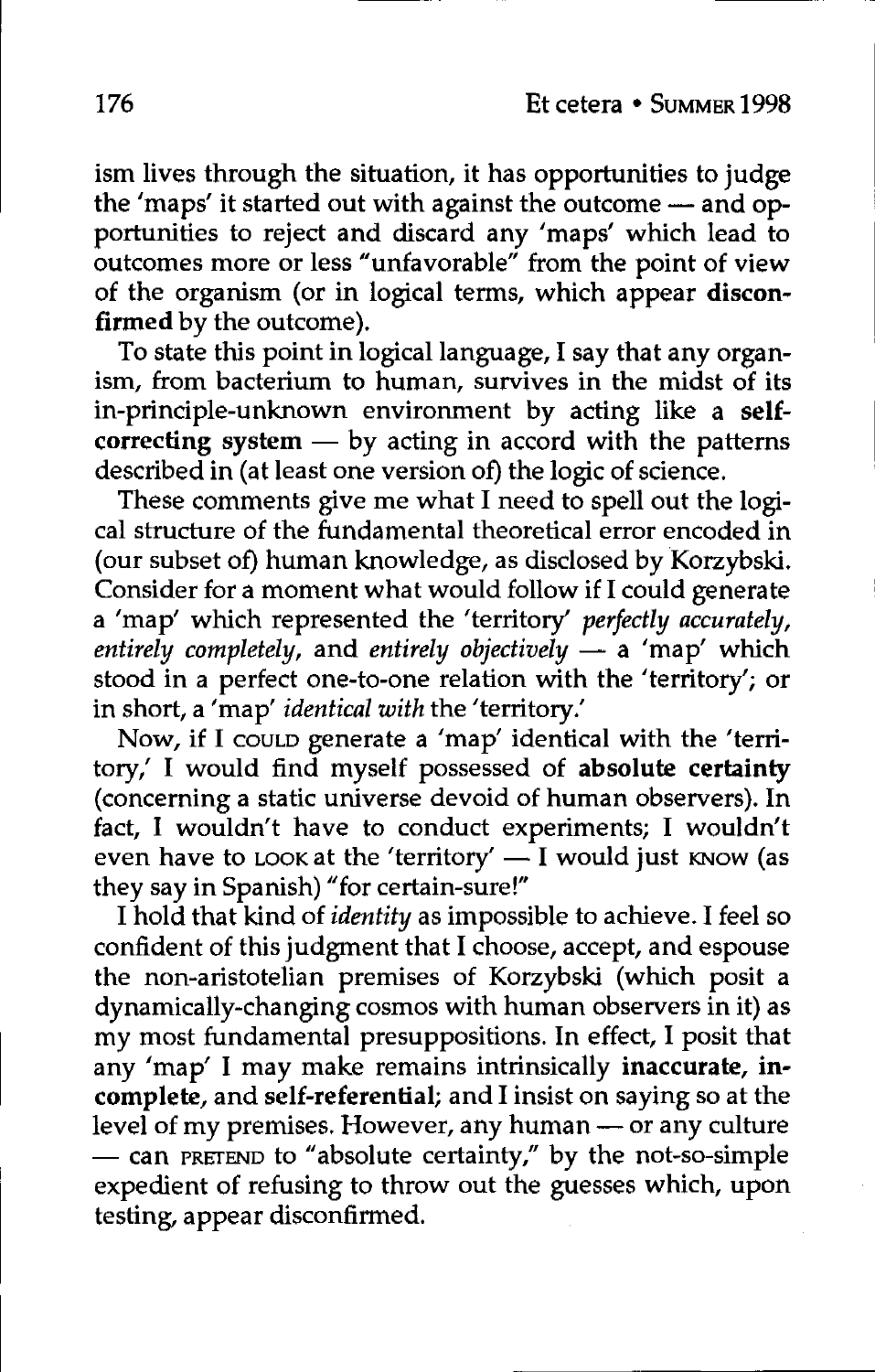As a shorthand way of designating the class of guesses which pretend to "absolute certainty," I refer to them as consequences of positing 'map'-'territory' identity. By definition of the term  $m$ istake, a human - or a culture -- that posits 'map'-'territory' identity engages in an archetypal example of "making a mistake."

Granted only that much logical machinery, this frame of reference can describe the structure of human behavior throughout its whole range of reliability, from that most likely to support individual and species survival in a sustainable and sustaining ecosystem (namely, that based on distinguishing between 'map' and 'territory' - making one's guesses, testing them, nd living with the consequences), to that most likely to end in individual, social, and ecological collapse, species suicide and extinction (namely, that based on failing to distinguish between 'map' and 'territory' clinging to one's unrevised guesses, no matter what).

In Quinn's novel, when Ishmael and his pupil disclose the myth enacted by the members of the currently dominant world culture  $-\mathbf{b}y$  us — they show that our story includes, and indeed, rests upon, the rigid belief that we have found "The One Right Way To Live." In light of these epistemological considerations, I suggest that that belief amounts to a special case of failing to distinguish between 'map' and 'territory'  $$ a special case of the archetypal error of pretending to "absolute certainty."

Near the end of his last lesson with Ishmael, the narrator asks a crucial question:

"What do I do if I earnestly desire to save the world?"

Ishmael frowned at me ... for a long moment. "You want a program?"

"Of course I want a program."

"Then here is a program: The story of Genesis must be reversed. First, Cain must stop murdering Abel. This is essential if you're to survive. The [people of other cultures]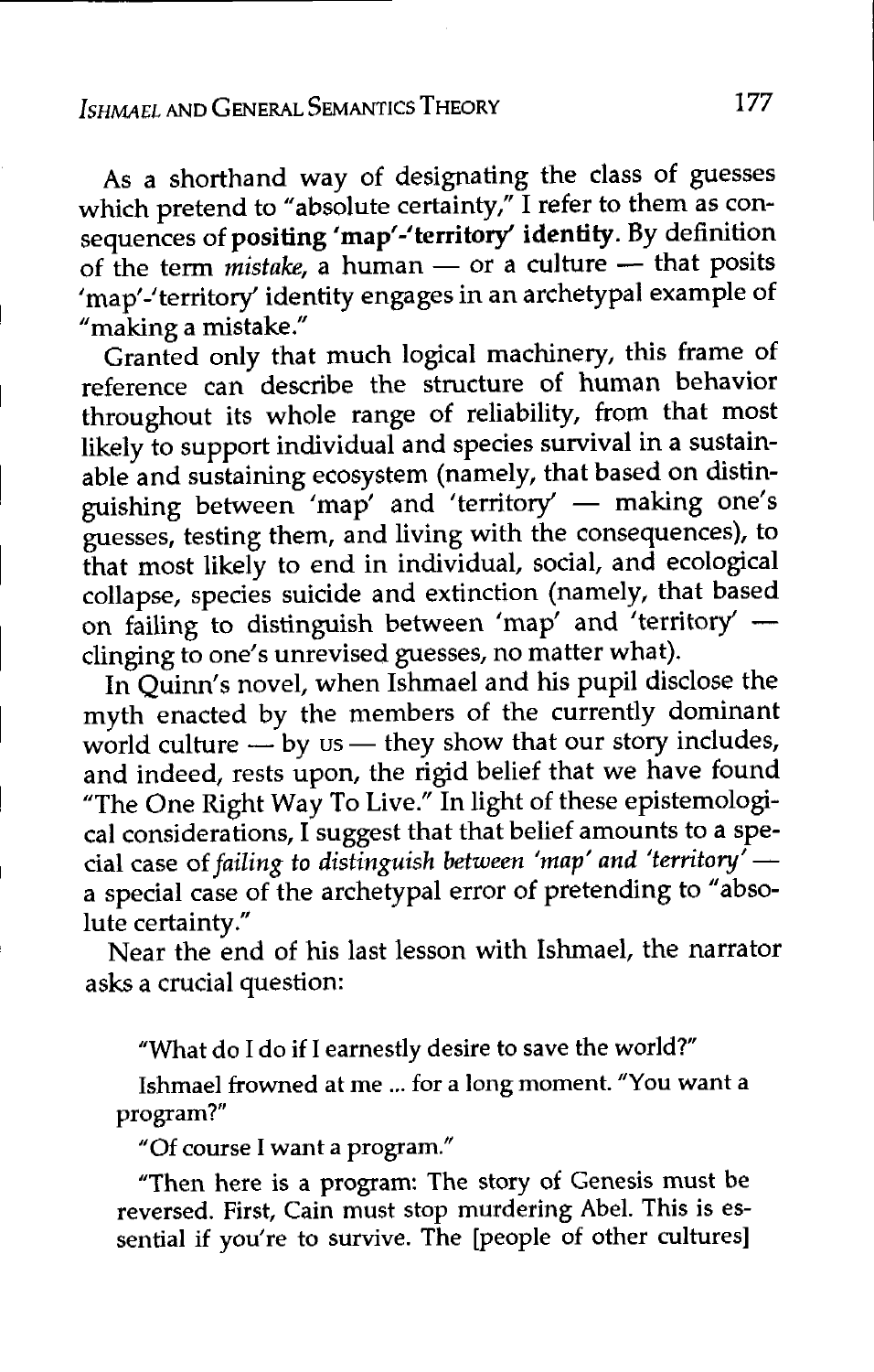are the endangered species most critical to the world  $-$  not because they're humans but because they alone can show the destroyers of the world that there is no one right way to live. And then, of course, you must spit out the fruit of that forbidden tree. You must absolutely and forever relinquish the idea that you know who [and what] should live and who [and what] should die on this planet." (p.248)

After they discuss a couple of ways to do that, the narrator comes up with an objection.

"One thing I know people will say to me is 'Are you suggesting we go back to being hunter-gatherers?'"

"That of course is an inane idea," Ishmael said. "The [lifestyle of the peoples from other cultures] isn't about hunting and gathering, it's about letting the rest of the community live  $\frac{1}{x}$  and agriculturists can do that as well as huntergatherers." He paused and shook his head. "What I've been at pains to give you is a new paradigm of human history. The [lifestyle of people from other cultures] is not an antiquated thing that is 'back there' somewhere. Your task is not to reach back but to reach forward."

"But to what? We can't just walk away from our civilization the way the Hohokam did."

"That's certainly true. The Hohokam had another way of life waiting for them, but you must be inventive  $-$  if it's worthwhile to you. If you care to survive." He gave me a dull stare. "You're an inventive people, aren't you? You pride yourselves on that, don't you?"

"Yes."

"Then invent."  $(p.250)$